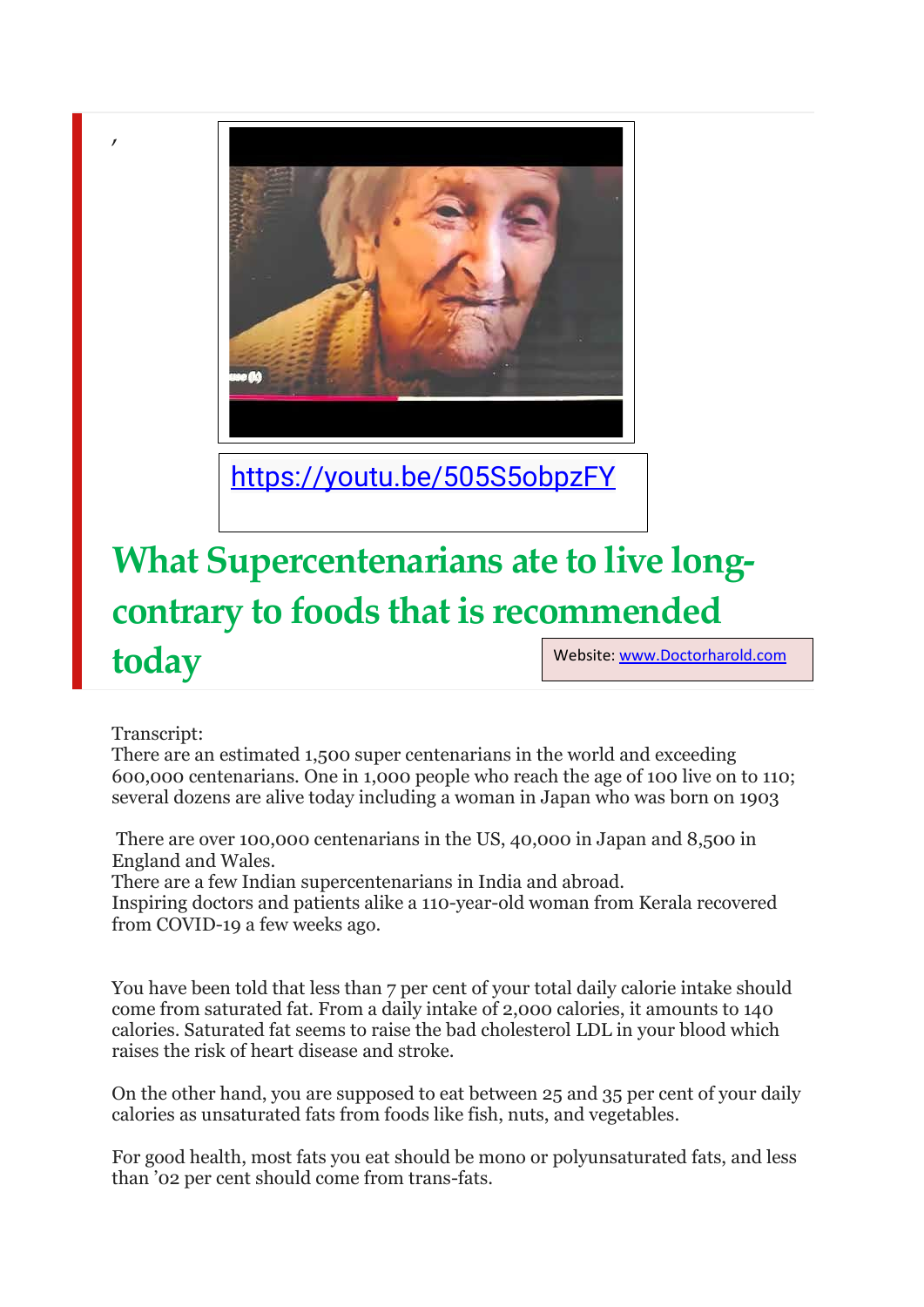Such guidelines have been given by the American Heart Association and practiced by most health-conscious people round the world for decades. Once it was saturated fats that were demonised, then people started eating more sugar containing foods and the obesity problem got out of control. Then, you were told to cut down on sugar and forget about your fat intake.

Now we have gone further and say that saturated fats are no risk for cardiovascular disease.

An interventional cardiologist Dr. Azeem Malhotra asked the question, "Is saturated fat really the health hazard it's been made out to be?" Dr. Malhotra is an interventional cardiologist practicing in London, and he says the "mantra that saturated fat must be removed to reduce the risk of cardiovascular disease has dominated dietary advice and guidelines for almost four decades."

He further says that saturated fat has been 'demonised' and any link with heart disease is not fully supported by scientific evidence.

If you ask the centenarians to reveal their secret of longevity, they will attribute to a diet contrary to that advocated by the American Heart Foundation. The average life expectancy in the 19<sup>th</sup> century for a woman was 45 years. For instance, a super centenarian from New York, Susannah Mushatt Jones at Vandalia Senior Centre in New York, pronounced that she ate bacon every day, from her young days. She would say that she would eat bacon all day long if given a chance. She gets up at 9.30 and has scrambled eggs and bacon an hour later: For lunch there's fruit and for dinner she prefers to eat the meat on her plate with any vegetables or potatoes.

Edna Parker, a US school teacher lived to 115 said her diet consisted mostly of meat and starchy veggies, and she particularly loved eggs, sausages, bacon, and fried chicken.

The Italian woman who succeeded her as the world's oldest living person said that she loves eggs and that was the part of her daily diet for over a century. Born in 1899, Emma Morano, was an Italian supercentenarian who, before her death at the age of 117 years and 137 days, was the oldest living person whose age had been verified, born in 1800s. 117. She said, "I eat two eggs a day, one cooked and one raw and that's it, and cookies but I do not eat much because I have no teeth," she told AFP news agency. Morano started eating eggs from the age of 20. Suffering from anaemia, she consulted a doctor who told her to eat three eggs a day: Two raw and one cooked, the agency reported. She's kept that diet for more than 90 years, which would amount to consuming more than 100,000 eggs.

The oldest person who lived up to 122 was **Jeanne Calment**.

Most of these centenarians don't bother about eating healthy diet as we are geared into. They are mostly on high saturated and monounsaturated fat and low carb diets. Jeanne attributes her youthful appearance for her age to olive oil which she poured on all the food and rubbed on to her skin. She also drank wine and ate chocolate every day. She also didn't bother eating much sugar: Her mantra is olive oil, wine, and chocolate for longevity.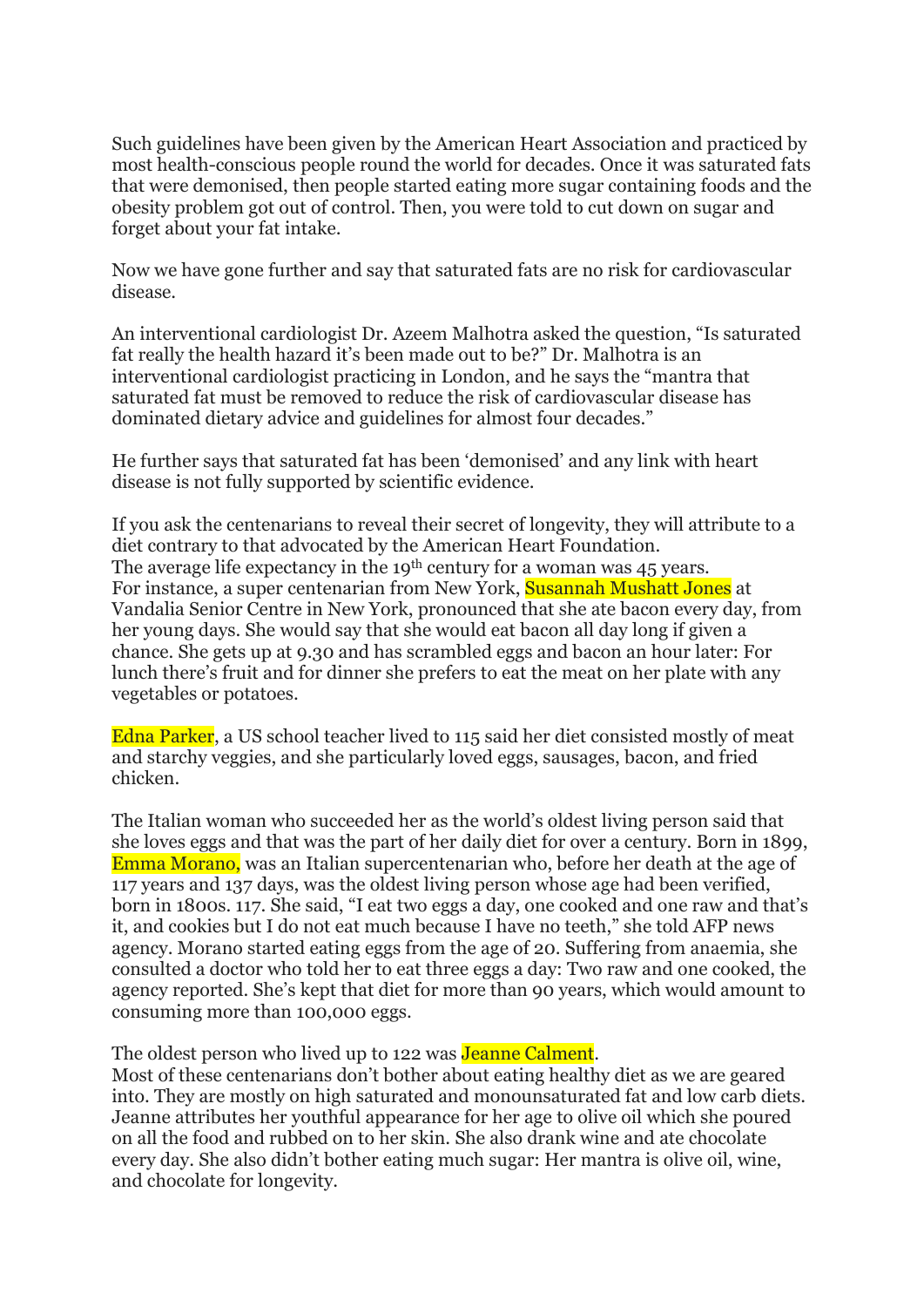Misao Okawa lived over 117 years. When asked about her long life, Okawa said "It seemed rather short". "Perhaps that is why she made sure to eat lots of cake at her last birthday.

Gertrude Baines of Los Angeles lived to 115 on extremely healthy diet – bacon, chicken, and ice cream. Edna Parker of Indiana died at the age of 115; She too enjoyed eggs daily, sausages, bacon, and fried chicken.

The oldest man ever lived was **Jiroemon Kimura** from Japan, who was born on April 19th, 1897, and died, the age of 116 years and 54 days on June 12th, 2013.

The new Guinness World Records has declared a new holder of the title of the world's oldest man living after confirming, the age of **Emilio Flores Marquez**, a retired sugarcane farmer from the Caribbean Island of Puerto Rico. Born on August 8<sup>th</sup>, 1908, he was 112 years and 326 days old as of June 30<sup>th</sup>, overtaking the world record holder.

The oldest person known as Mbah Gotho, and his real name is Sidomejo, an Indonesian born in December , is 145 years old and born in 1870

All these supercentenarians have been very active when young.

What helps Supercentenarians live so long?

According to Boston University's New England Centenarian Study, genetics plays a role in those who live into their 90s and beyond.

Their genetic advantage is likely due to genetic variants that slow aging and decrease risk for aging-related diseases such as heart disease, stroke, cancer, diabetes, and Alzheimer's Disease."

Besides DNA, longevity in humans is often tied to diets, and the so-called Blue Zone diet, a set of common foods found in the areas of the world where people live the longest, including long-life hotspots like the Italian island of Sardinia.

So, Dr. Malhotra is not wrong when he recommends his heart patients to eat plenty of saturated fat-containing food.

So, viewers the idea that saturated fats, meat, eggs considered bad for your health is questionable when you consider the diets of these supercentenarians.

Everything moderately is the right thought. When you stay moderate, you can cover almost, all the different aspects of healthy life.

The supercentenarians started eating eggs, meat, bacon, fried chicken and foods containing saturated fats almost on a daily basis as recorded, when they were young and healthy, and for some reason, may be genetics were in their favour survived to live over 110 years to be qualified as supercentenarians.

On the same token, many people enjoying such foods have ended up with having chronic diseases like diabetes, heart disease and stroke among others. It is a gamble you take.